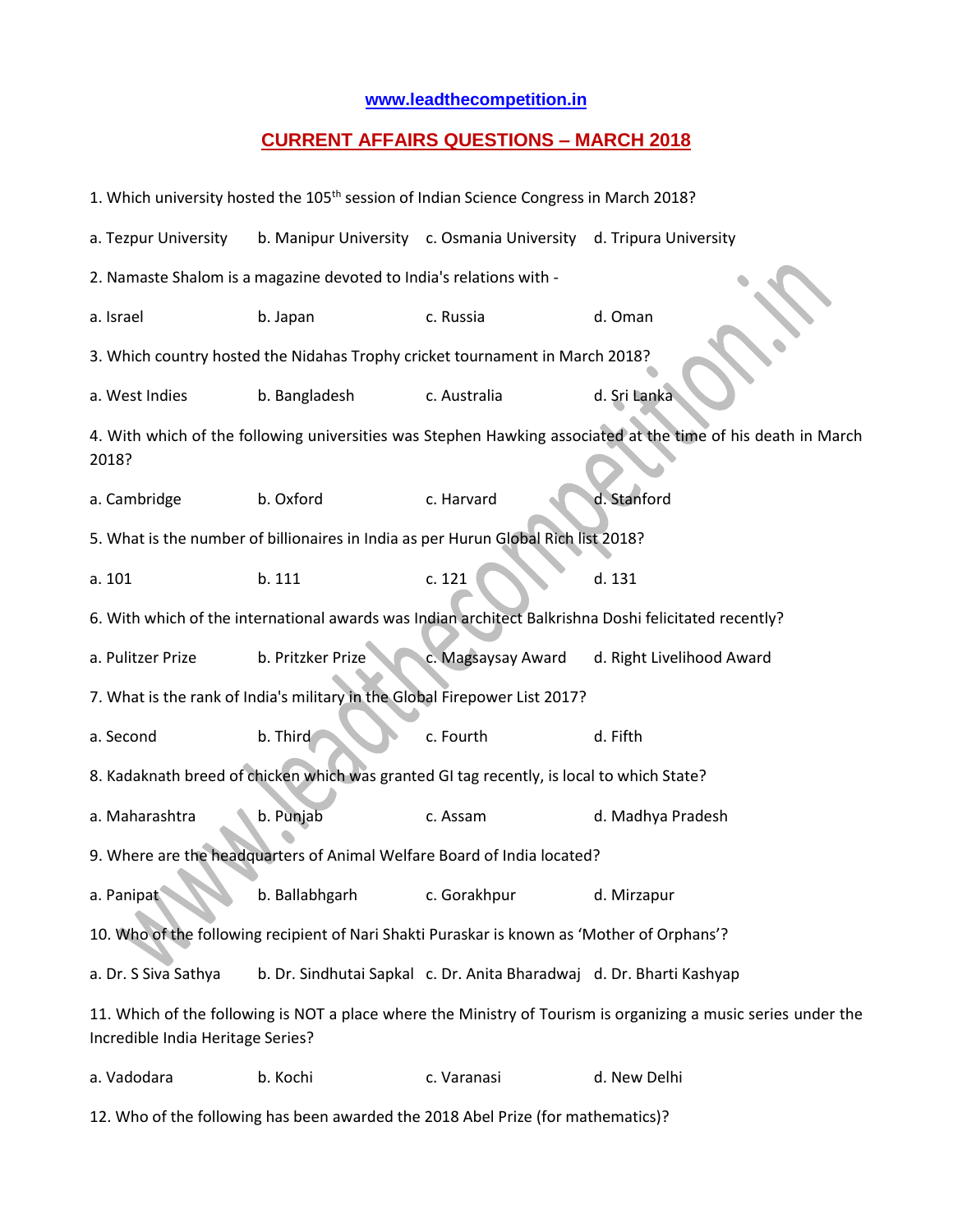a. Richard Taylor b. Andrew Wiles c. Robert Langlands d. James Arthur 13. With which country has India recently signed a memorandum of understanding for mutual recognition of educational qualifications? a. Germany b. China c. Russia d. France 14. Rashid Khan who became the youngest captain in international cricket belongs to – a. Afghanistan b. Bangladesh c. Zimbabwe d. South Africa 15. Which of the following has inducted 25-year old Prakriti as its first direct-entry combat office a. CRPF b. ITBP c. BSF d. CISF 16. Which State has been conferred the Nari Shakti Puraskar 2017 for its contribution to women's welfare? a. Uttarakhand b. Kerala c. Goa d. Punjab 17. Mahanadi water dispute is between which two States? a. Madhya Pradesh and Odisha b. Jharkhand and Odisha c. Chhattisgarh and Odisha d. West Bengal and Odisha 18. Which film has been awarded the Best Picture Academy Award 2018 (Oscar)? a. The Shape of Water b. Darkest Hour c. The Post d. Lady Bird 19. For what amount of loan has the Govt made it mandatory for banks to collect passport details of borrowers? a. Rs. 50 lakhs b. Rs. 1 crore c. Rs. 50 crores d. Rs. 100 crores 20. Which of the following days is not observed in March? a. International Women's Day b. World Consumer Rights Day c. World Water Day d. World Health Day 21. Who of the following was awarded the Sportsman of the Year 2018 at the Laureas World Sports Awards? a. Usain Bolt b. Roger Federer c. Virat Kohli d. Lionel Messi 22. With which athletic event is Tejaswin Shankar associated? a. High Jump b. Javelin throw c. Marathon d. Gymnastics 23. Which of the following awards was given to the film Coco at the 90<sup>th</sup> Academy Awards? a. Best Picture b. Best Foreign Language Film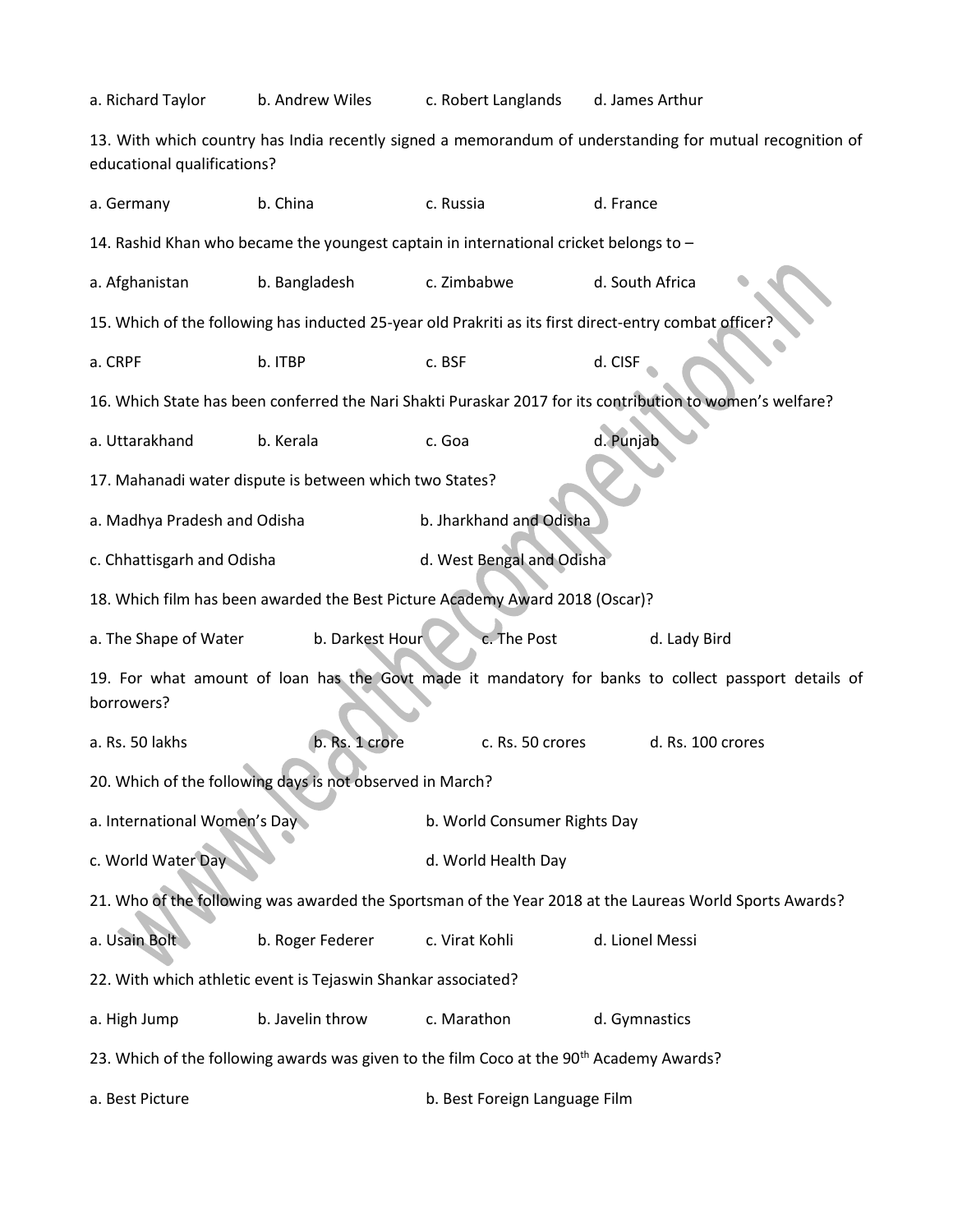| c. Best Animated Feature Film                                                                    |                                                                       | d. Best Documentary                                                                            |                                                                                                              |  |  |  |
|--------------------------------------------------------------------------------------------------|-----------------------------------------------------------------------|------------------------------------------------------------------------------------------------|--------------------------------------------------------------------------------------------------------------|--|--|--|
| 24. Juniper Cobra is a joint military exercise conducted by the United States of America and -   |                                                                       |                                                                                                |                                                                                                              |  |  |  |
| a. France                                                                                        | b. South Korea                                                        | c. Canada                                                                                      | d. Israel                                                                                                    |  |  |  |
| 25. For treatment of which of the following diseases has the drug QOL-2C been developed?         |                                                                       |                                                                                                |                                                                                                              |  |  |  |
| a. Diabetes                                                                                      | b. Cancer                                                             | c. Leprosy                                                                                     | d. Hypertension                                                                                              |  |  |  |
|                                                                                                  |                                                                       | 26. Which country was ranked at the first position in the World Happiness Report 2018?         |                                                                                                              |  |  |  |
| a. Finland                                                                                       | b. Bhutan                                                             | c. Norway                                                                                      | d. Switzerland                                                                                               |  |  |  |
| 27. Which of the following countries fired the hypersonic missile named Kinzhal?                 |                                                                       |                                                                                                |                                                                                                              |  |  |  |
| a. Israel                                                                                        | b. North Korea                                                        | c. China                                                                                       | d. Russia                                                                                                    |  |  |  |
|                                                                                                  |                                                                       | 28. Kochon Prize is given annually for contribution to ending which of the following diseases? |                                                                                                              |  |  |  |
| a. Malaria                                                                                       | b. Cancer                                                             | c. Tuberculosis                                                                                | d. Leprosy                                                                                                   |  |  |  |
|                                                                                                  | 29. Which State recently declared Jackfruit to be its official fruit? |                                                                                                |                                                                                                              |  |  |  |
| a. Kerala                                                                                        | b. Bihar                                                              | c. Assam                                                                                       | d. Karnataka                                                                                                 |  |  |  |
| 30. Khanjar V is a joint military exercise conducted by India with -                             |                                                                       |                                                                                                |                                                                                                              |  |  |  |
| a. Kazakhstan                                                                                    | b. Kyrgyzstan                                                         | c. Turkmenistan                                                                                | d. Uzbekistan                                                                                                |  |  |  |
| 31. Which country recently removed the two-term limit for election to the post of its President? |                                                                       |                                                                                                |                                                                                                              |  |  |  |
| a. Russia                                                                                        | b. U.S.A.                                                             | c. France                                                                                      | d. China                                                                                                     |  |  |  |
|                                                                                                  | 32. Which team has won the Irani Trophy 2017-18 season?               |                                                                                                |                                                                                                              |  |  |  |
| a. Vidarbha                                                                                      | b. Karnataka                                                          | c. Saurashtra                                                                                  | d. Mumbai                                                                                                    |  |  |  |
|                                                                                                  |                                                                       |                                                                                                | 33. In which country did the President Shri Ram Nath Kovind inaugurate the World Hindi Secretariat recently? |  |  |  |
| a. Sri Lanka                                                                                     | b. Mauritius                                                          | c. Mali                                                                                        | d. Maldives                                                                                                  |  |  |  |
|                                                                                                  | 34. ALLBANK FINACE LTD is a subsidiary of which bank?                 |                                                                                                |                                                                                                              |  |  |  |
| a. Bank of Baroda                                                                                | b. State Bank of India                                                | c. Allahabad Bank                                                                              | d. Andhra Bank                                                                                               |  |  |  |
|                                                                                                  | 35. Which country has won the 2018 Sultan Azlan Shah trophy?          |                                                                                                |                                                                                                              |  |  |  |
| a. Australia                                                                                     | b. Malaysia                                                           | c. England                                                                                     | d. South Korea                                                                                               |  |  |  |
|                                                                                                  |                                                                       |                                                                                                | 36. With which of the following subjects was the case Common Cause vs Union of India related?                |  |  |  |
| a. Triple Talaq                                                                                  | b. Passive Euthanasia                                                 | c. LGBT rights                                                                                 | d. Linking of rivers                                                                                         |  |  |  |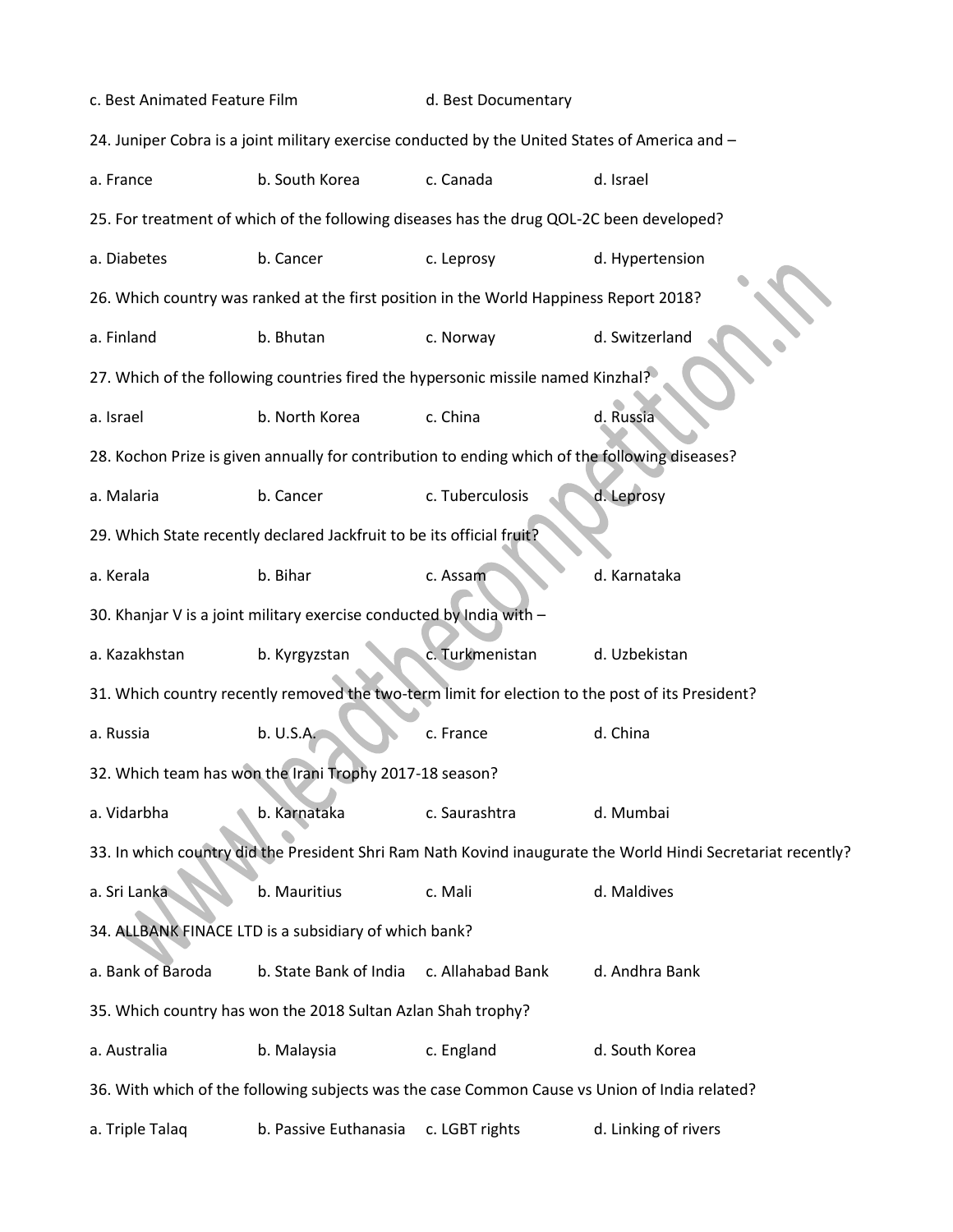37. Which country is the largest producer of electricity in the world?

| a. China                                                                                           | b. U.S.A.          | c. Russia                         | d. India               |  |  |  |  |
|----------------------------------------------------------------------------------------------------|--------------------|-----------------------------------|------------------------|--|--|--|--|
| 38. What was the theme of International Day of Forests observed on 21 March 2018?                  |                    |                                   |                        |  |  |  |  |
| a. My Forest Our Future                                                                            |                    | b. Forests and Energy             |                        |  |  |  |  |
| c. Forests and Climate Change                                                                      |                    | d. Forests and Sustainable Cities |                        |  |  |  |  |
| 39. Which of the following was India's official entry at the 90 <sup>th</sup> Academy Awards 2018? |                    |                                   |                        |  |  |  |  |
| a. Newton                                                                                          | b. Lucknow Central |                                   | d. A Death in the Gunj |  |  |  |  |
| 40. With which country did India launch a Cool EMS service recently?                               |                    |                                   |                        |  |  |  |  |
| a. China                                                                                           | b. Japan           | c. Singapore                      | d. Indonesia           |  |  |  |  |
| <b>Answers</b>                                                                                     |                    |                                   |                        |  |  |  |  |

| 1. b | 2. a  | 3.d   | 4.a   | 5. d  | 6.b       | 7.c   | 8. d  | 9. b  | 10. b |
|------|-------|-------|-------|-------|-----------|-------|-------|-------|-------|
| 11.a | 12.c  | 13. d | 14.a  | 15.b  | 16.d      | 17.c  | 18. a | 19.c  | 20.d  |
| 21.b | 22.a  | 23.c  | 24. d | 25. b | $26. a-1$ | 27.d  | 28.c  | 29.a  | 30. b |
| 31.d | 32. a | 33.b  | 34. c | 35.a  | 36.b      | 37. a | 38. d | 39. a | 40.b  |

## **Additional information on some questions**

2. Dr Jitendra Singh launched the social media of magazine on the occasion of Holi which coincided with the Jewish festival of Purim.

5. The list is topped by China which has 819 billionaires followed by the USA which has 571. India is at the third position and has added 31 new billionaires in this list.

7. USA, Russia and China are at the top 3 position and Pakistan is at the 13th position.

9. The headquarters were recently shifted to Ballabhgarh from Chennai.

11. The music series organised through SPIC MACAY was held over a period of 6 weekends with the objective to promote the rich cultural heritage of the country and to reinforce the principle of 'Tourism for All'. The Delhi leg of the series started on 10th March, 2018 at Red Fort.

13. For the first time, a government to government MoU was signed to mutually recognize academic qualifications at the first high-level India-France Knowledge Summit at Pravasi Bharatiya Bhawan, New Delhi.

17. The Central govt has recently constituted the Mahanadi Water Disputes Tribunal with Mr Justice A.M. Khanwilkar, Judge, Supreme Court of India as its Chairman and Dr Justice Ravi Ranjan, Judge, Patna High Court and Mrs Justice Indermeet Kaur Kochhar, Judge, Delhi High Court as Members.